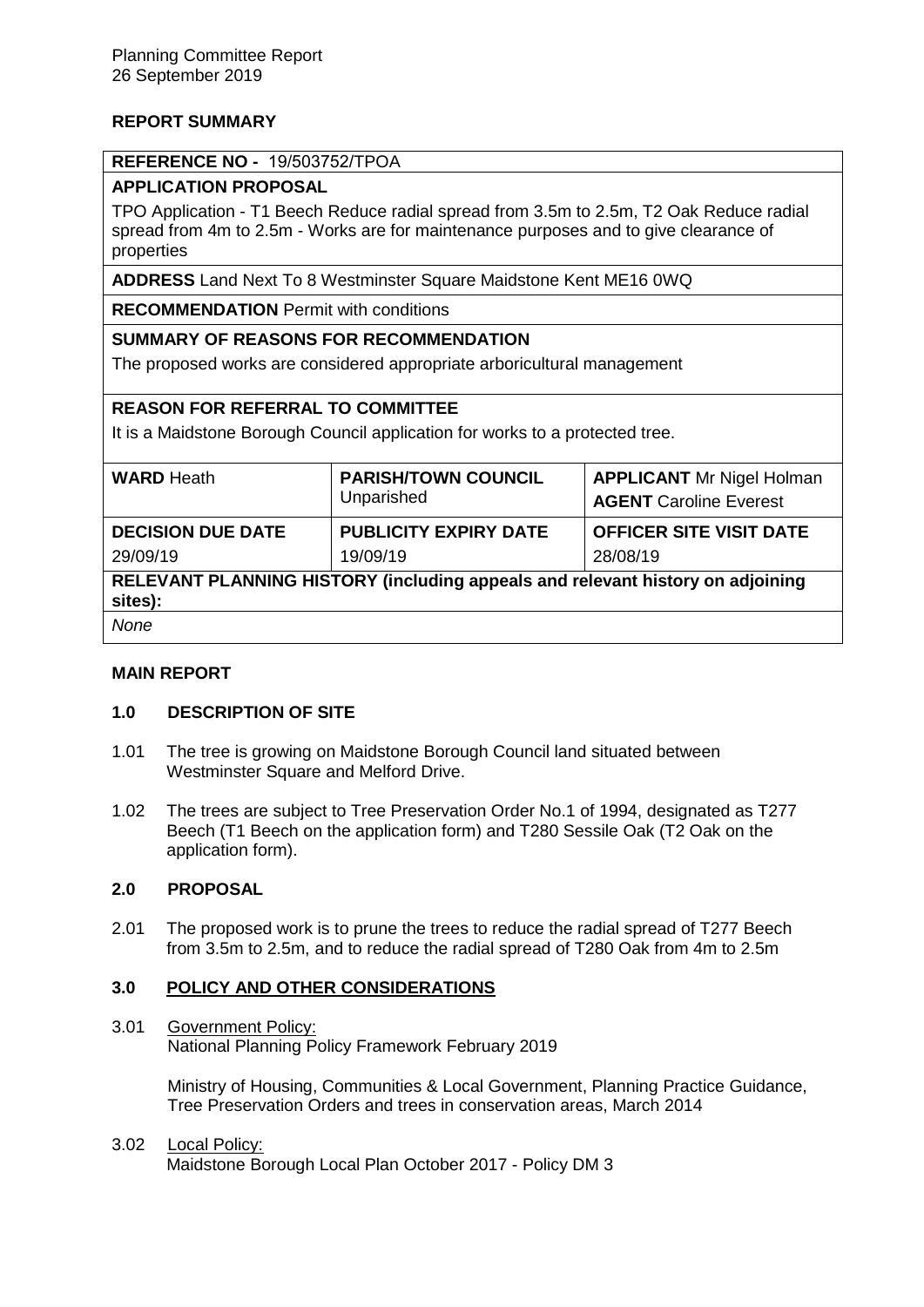Maidstone Landscape Character Assessment (March 2012 amended 19 July 2013) and Supplement (2012- Saved Sections of the Landscape Character Assessment and Landscape Guidelines 2000)

3.03 Compensation:

In some circumstances, a refusal of consent to carry out works to trees subject to a Tree Preservation Order can result in a claim for compensation for loss or damage arising within 12 months of the date of refusal. Whilst the application does not directly indicate that loss or damage is anticipated if the application is refused a risk further crown growth making direct contact with adjacent buildings and potentially causing damage is considered to be reasonably foreseeable if the application is refused. As Maidstone Borough Council is the applicant, a compensation claim would not arise as a direct result of refusal. However, in the event that future damage does occur, the Council's parks team may be liable to claims from the property owners or their insurers.

## **4.0 LOCAL REPRESENTATIONS**

4.01 **Local Residents**: One neighbour made comments in support of the Planning Application raising the following issue:

"The garden of our property at 5 Melford Drive is seriously affected by the presence of the oak tree T2. It overshadows a large proportion of it causing much shade and hazard from falling pieces of branch and immature acorns to anyone in our rear garden. We certainly approve of removing as much of the tree T2 as possible and the sooner the better as far as we are concerned."

## **5.0 CONSULTATIONS**

5.01 No responses received

## **6.0 APPRAISAL**

#### **Main Issues**

- 6.01 The key issue for consideration relates to:
	- Whether the proposed works are appropriate management

## **Appraisal of T1 Beech on application form (T277 in TPO).**

6.02 Contribution to public visual amenity: Good – clearly visible to the public

> Condition: Good – no significant defects noted

Useful life expectancy: Long - with an estimated remaining life expectancy of at least 20 Years

6.03 The tree is a semi-mature Beech consisting of two main stems (actually two trees with a conjoined crown) with a radial crown spread of 3.5 metres and reaching a height of approximately 16 metres. The main stems are ivy-clad, preventing a fully detailed inspection but the tree appears to be in generally good health and structural condition. The westernmost branches are approximately 1m from the adjacent house